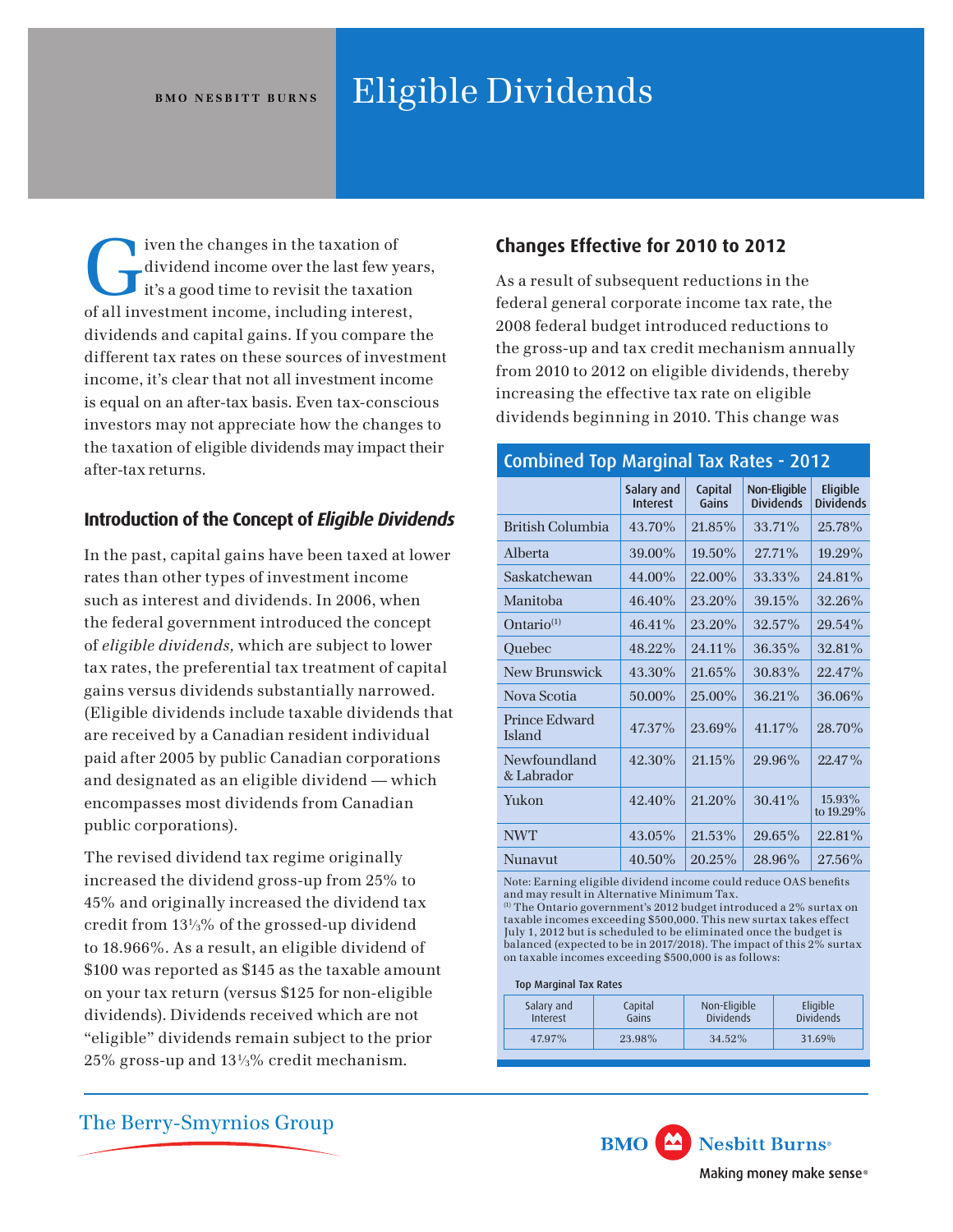introduced since the dividend tax credit is intended to compensate individual taxpayers for the income tax paid by the corporation paying the eligible dividend, thus a reduction in corporate tax leads to a reduced dividend tax credit. In theory, lower corporate tax should lead to higher dividend payments (or higher share valuations) thereby offsetting the effect of the increased personal tax on eligible dividends.

The continuing impact of these federal changes to the taxation of eligible dividends in 2012 was to decrease the dividend gross-up further to 38% (from 41% in 2011 and 44% in 2010) and to further reduce the federal dividend tax credit to 15.02% from 16.44% in 2011 and 17.97% in 2010. The Combined Top Marginal Tax Rates for 2012 in the table on the preceding page compares specifc tax rates by province for each type of investment income, taking into account these changes.

As outlined in this table, the tax rate for eligible dividends varies signifcantly depending on the province in which you reside. In Alberta and the Yukon, eligible dividends incur a lower top rate of tax than capital gains in 2012. In several other provinces, the tax rate differential between dividends and capital gains is not signifcant, although the gap is widening in other jurisdictions.

## **Other Considerations**

One often overlooked implication of these recent changes is the impact that the gross-up of eligible dividend income can have on taxable income, particularly for individuals who receive incometested benefts or credits. Although the dividend and gross-up tax mechanism can result in very low effective tax rates for individuals in the lower marginal tax brackets, the impact on the calculation of their taxable income resulting from the dividend gross-up can negatively affect incometested benefts and tax credits, such as Old Age

Security (OAS), Guaranteed Income Supplements (GIS), the age and medical tax credits and other provincial benefts. For these individuals, an understanding of any potential impact on incometested benefts would be required for full analysis of the tax-effciency of the various sources of investment income.

## **"Tax-Free" Dividend Amounts**

As previously discussed, the dividend tax credit can provide very low effective tax rates for individuals in the lower marginal tax brackets. In fact, individuals with no other sources of income can often receive signifcant amounts of dividend income without incurring any income tax because of the 'power' of the dividend tax credit. The following table provides the maximum actual amount of Canadian dividends that can be received by an individual resident in Canada based on the current 2012 tax rates, assuming that the individual has no other sources of income.

| "Tax-Free" Dividend Summary - 2012        |                                  |                              |  |  |  |
|-------------------------------------------|----------------------------------|------------------------------|--|--|--|
| Province <sup>1</sup>                     | Non-Eligible<br><b>Dividends</b> | Eligible<br><b>Dividends</b> |  |  |  |
| <b>British Columbia</b>                   | \$27,687                         | \$47,888                     |  |  |  |
| Alberta                                   | \$21,270                         | \$47,888                     |  |  |  |
| Saskatchewan                              | \$18,784                         | \$47,888                     |  |  |  |
| Manitoba                                  | \$9,244                          | \$23,447                     |  |  |  |
| Ontario <sup>2</sup>                      | \$39,428                         | \$47,888                     |  |  |  |
| Quebec <sup>3</sup>                       | \$21,850                         | \$33,897                     |  |  |  |
| New Brunswick                             | \$21,862                         | \$47,888                     |  |  |  |
| Nova Scotia                               | \$28,339                         | \$30,509                     |  |  |  |
| Prince Edward Island                      | \$9,140                          | \$44,680                     |  |  |  |
| Newfoundland<br>& Labrador                | \$18,793                         | \$47,888                     |  |  |  |
| Yukon                                     | \$24,091                         | \$47,888                     |  |  |  |
| <b>NWT</b>                                | \$42,563                         | \$47,888                     |  |  |  |
| Nunavut                                   | \$42,563                         | \$47,888                     |  |  |  |
| See footnotes at the end of this article. |                                  |                              |  |  |  |

**BMO** Nesbitt Burns<sup>®</sup> Making money make sense®